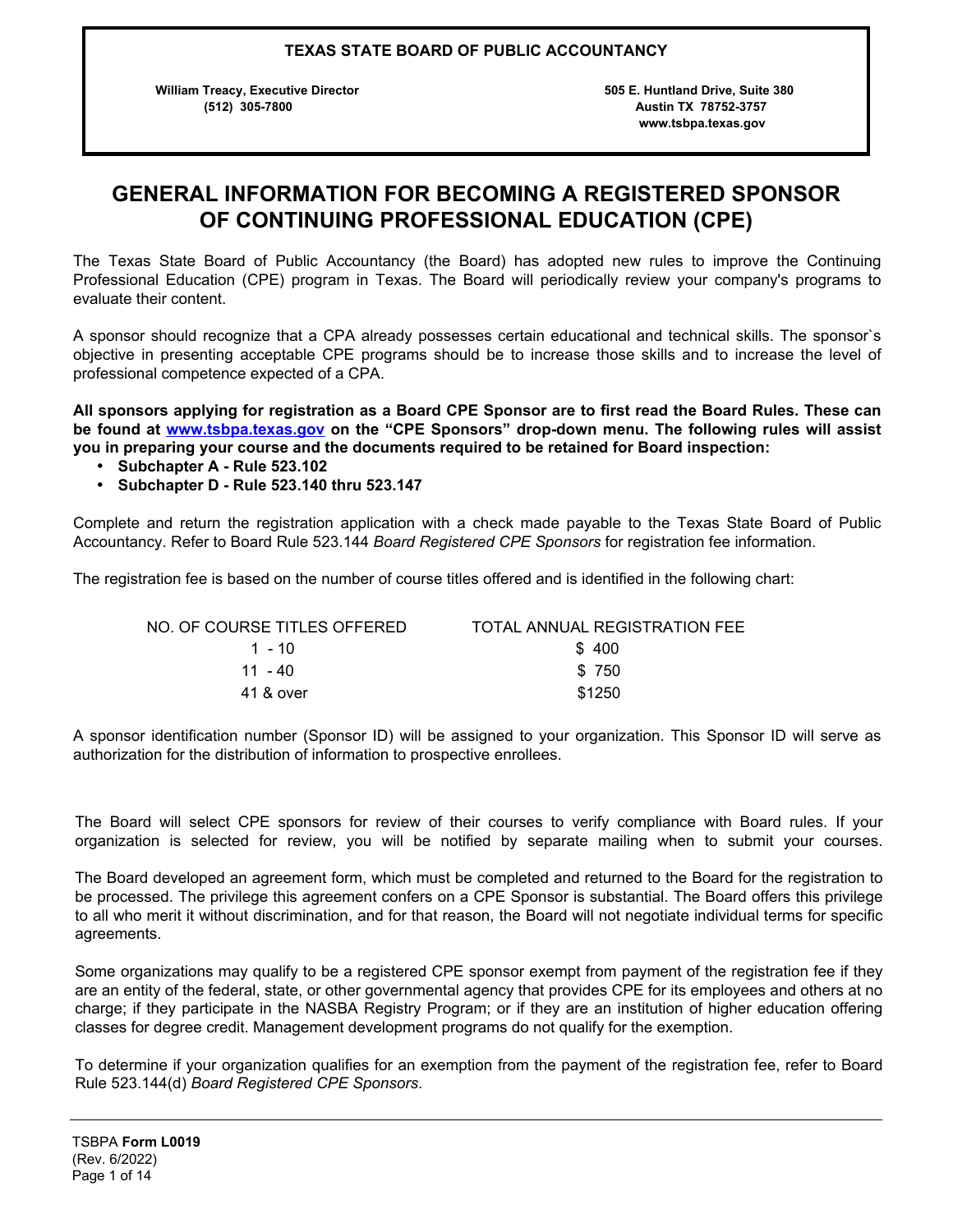**William Treacy, Executive Director 505 E. Huntland Drive, Suite 380** 

 **(512) 305-7800 Austin TX 78752-3757 www.tsbpa.texas.gov**

# **GENERAL INFORMATION FOR BECOMING A REGISTERED SPONSOR OF CONTINUING PROFESSIONAL EDUCATION (CPE)**

All CPE offered by registered sponsors must meet Board standards in Chapter 523 of Title 22 of the *Texas Administrative Code.*

Board staff will review each application and notify the sponsor of its acceptance or rejection.

To become a REGISTERED sponsor with the Board, a sponsor must complete the sponsor registration forms and return them to the Board office. Please allow four to six weeks for processing. The sponsoring organization is responsible for ensuring compliance with the terms of the registration. Refer to Rule 523.144 *Board Registered CPE Sponsors.*

To avoid delays in processing your registration, complete all the requested information.

### **Sponsors (except those exempt) must complete and return the following forms along with a check for the required annual registration fee. (PACKET A)**

- CPE *Sponsor Registration Information*
- *Statement of a Registered CPE Sponsor*
- *CPE Sponsor Registration Agreement*
- *CPE Course Description Form*
- *CPE Sponsor Registration Fee Worksheet*
- *Fee Payment*

### **Sponsors that qualify for an exemption from payment of the annual registration fee must complete and return the following forms. (PACKET B)**

- *CPE Sponsor Registration Information*
- *Statement of a Registered CPE Sponsor*
- *CPE Sponsor Registration Agreement*
- *CPE Course Description Form*
- *Affidavit for Exemption from the Annual Sponsor Registration Fee*

#### **When completing the forms, the following requirements must be considered.**

- The CPE course description portion of the agreement **MUST** be completed. It enables the Board to determine the nature of the course(s) and the number of recommended CPE credit hours.
- "CPE credit" is 50 minutes of participation in a program of learning.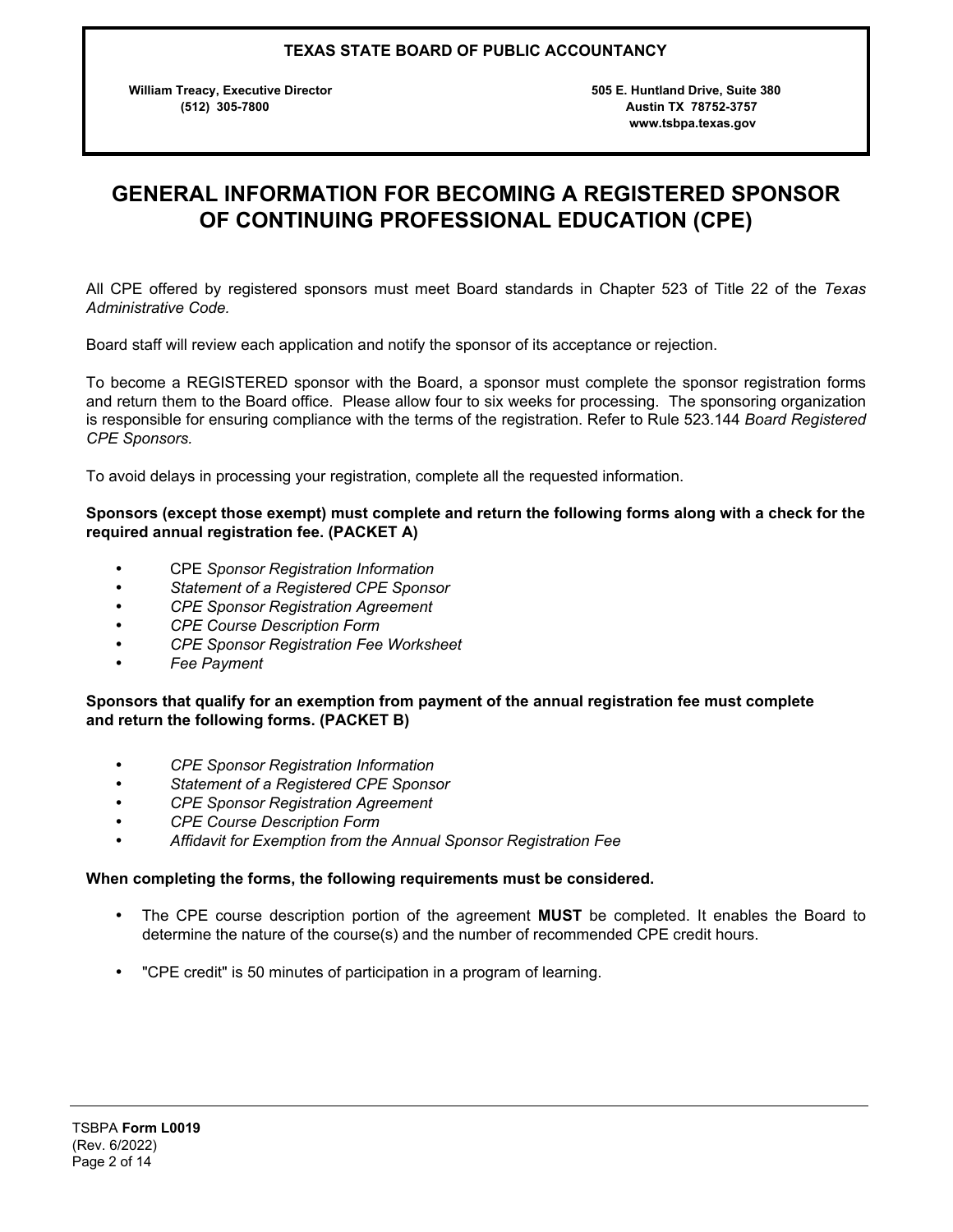**William Treacy, Executive Director 505 E. Huntland Drive, Suite 380** 

 **(512) 305-7800 Austin TX 78752-3757 www.tsbpa.texas.gov**

## **GENERAL INFORMATION FOR BECOMING A REGISTERED SPONSOR OF CONTINUING PROFESSIONAL EDUCATION (CPE)**

• A self-study program is an educational process designed to permit a participant to learn a given subject without major interaction with an instructor. All phases of the self-study program must conform to the Board's requirements. Refer to Board *Rule 523.142 Program Time Credit Measurement for Sponsors*.

The sponsor must pre-test the self-study program to determine the average completion time.

- The sponsor must provide the participant with a *certificate of completion* upon satisfactory completion of the course.
- The certificate should have the sponsor's identification number, the number of credits earned, name of the instructor, and date(s) attended. Refer to Board *Rule 523.111 Required CPE Reporting*.
- The sponsor and participant must retain records for five years as verification of participation. Refer to Board *Rule 523.143 Sponsor's Record*.
- The sponsor must notify the Board if the records are moved to a new location. All materials must be provided to the Board upon request. Refer to Board *Rule 523.145 Obligations of the Sponsor*.
- The following types of programs may not meet the objectives of Board Rule 523.140 Program Standards:

Information to the general public on such matters as personal investments, elementary income tax, social security and retirement benefits, etc.;

Sales oriented presentations for office equipment and other system applications; elementary language skills; or

Self-improvement courses (e.g., dressing for success, weight loss programs, job search programs, networking programs).

A sponsor identification number will be assigned to the sponsor when the application has been processed. The sponsor identification number must be included on all completion certificates given to licensees.

For a sponsor's registration to remain active the sponsor will receive a letter and a registration package annually from the Board. All registration forms must be executed annually and returned to the Board.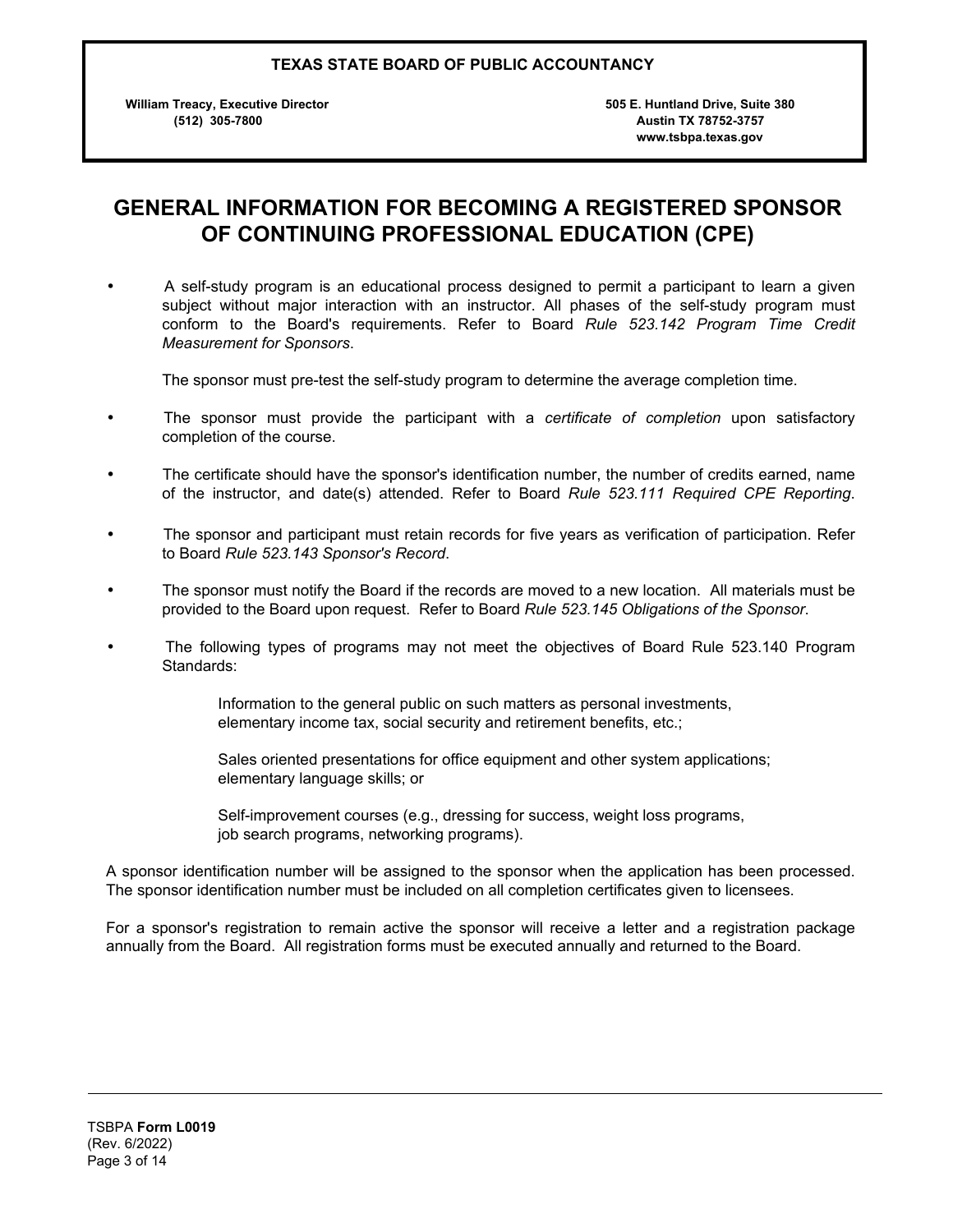**William Treacy, Executive Director 505 E. Huntland Drive, Suite 380** 

 **(512) 305-7800 Austin TX 78752-3757 www.tsbpa.texas.gov**

Sponsor Name: Date: Date: Date: Date: Date: Date: Date: Date: Date: Date: Date: Date: Date: Date: Date: Date: Date: Date: Date: Date: Date: Date: Date: Date: Date: Date: Date: Date: Date: Date: Date: Date: Date: Date: Date

# **CPE SPONSOR INSTRUCTIONS FOR REGISTRATION**

Include all of the required forms listed below. If you do not submit all of the required forms, your registration will not be processed and all forms will be returned to you for completion.

# **SPONSOR CHECK-OFF LIST**

| <b>PACKET A</b> |                                                                                                                                                                                                                                                                                                                                                                       |  |  |  |  |  |  |  |  |
|-----------------|-----------------------------------------------------------------------------------------------------------------------------------------------------------------------------------------------------------------------------------------------------------------------------------------------------------------------------------------------------------------------|--|--|--|--|--|--|--|--|
|                 | Sponsors (except those exempt) must complete and return the following forms along with a check<br>for the required annual registration fee. Type or print all responses. Sign all required forms.                                                                                                                                                                     |  |  |  |  |  |  |  |  |
|                 | <b>CPE Sponsor Registration Information</b><br>Statement of a Registered CPE Sponsor<br><b>CPE Sponsor Registration Agreement</b><br>CPE Course Description Form (make copies as needed)<br><b>CPE Sponsor Registration Fee Worksheet</b><br>Fee Payment<br>- Make check payable to Texas State Board of Public Accountancy<br>- Write the Sponsor name on your check |  |  |  |  |  |  |  |  |

# **PACKET B**

Sponsors that qualify for an exemption from payment of the annual registration fee must complete and return the following forms. **Type or print all responses. Sign all required forms.**

- $\Box$ *CPE Sponsor Registration Information*
- П *Statement of a Registered CPE Sponsor*
- $\Box$ *CPE Sponsor Registration Agreement*
- $\Box$ *CPE Course Description Form* (make copies as needed)
- $\Box$ *Affidavit for Exemption from the CPE Sponsor Registration Fee*

֞֡֡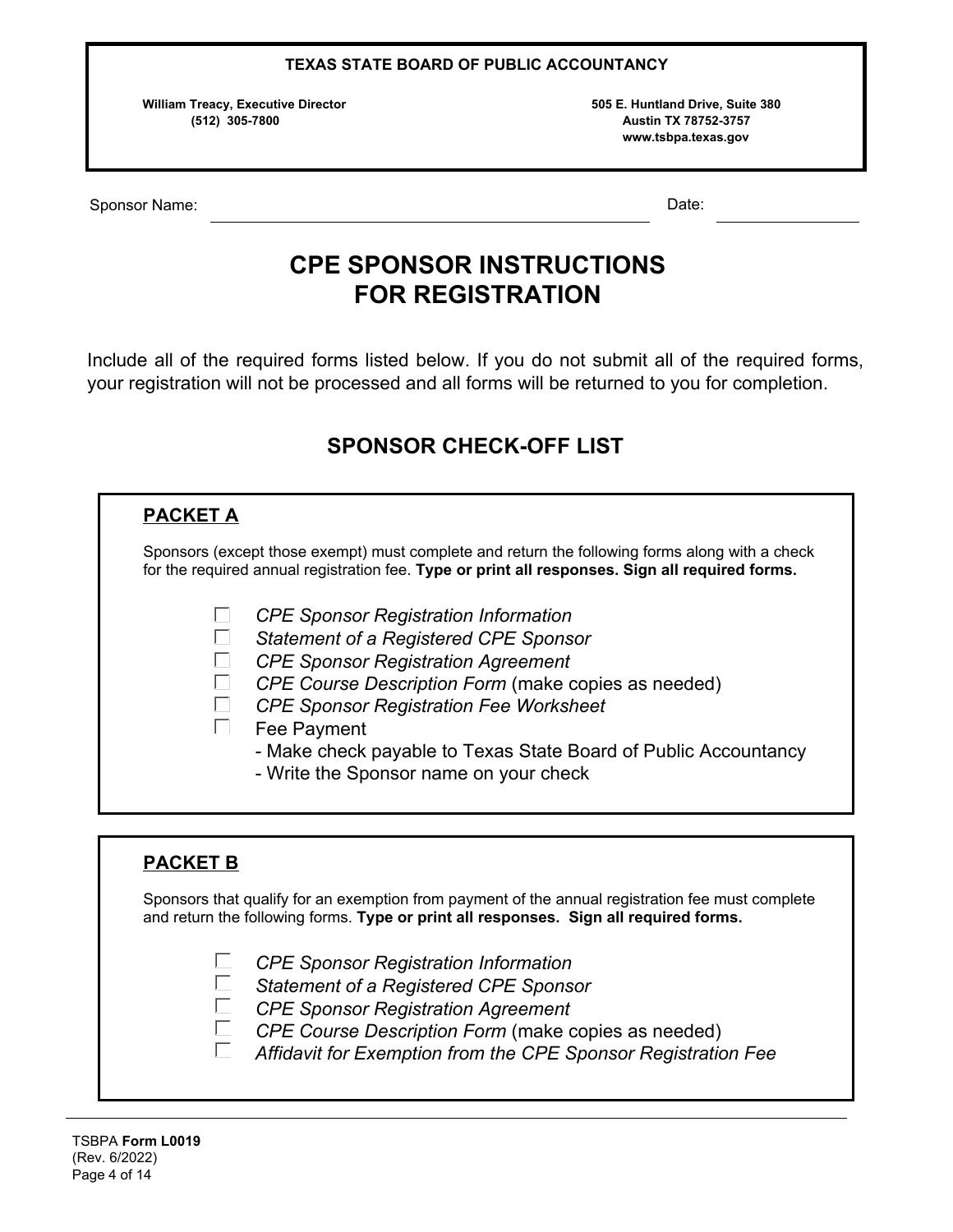| <b>TEXAS STATE BOARD OF PUBLIC ACCOUNTANCY</b>                                                                                                        |                                                                                                                                                                                                                                                                               |                     |      |  |  |  |  |
|-------------------------------------------------------------------------------------------------------------------------------------------------------|-------------------------------------------------------------------------------------------------------------------------------------------------------------------------------------------------------------------------------------------------------------------------------|---------------------|------|--|--|--|--|
| <b>William Treacy, Executive Director</b><br>505 E. Huntland Drive, Suite 380<br>(512) 305-7800<br><b>Austin TX 78752-3757</b><br>www.tsbpa.texas.gov |                                                                                                                                                                                                                                                                               |                     |      |  |  |  |  |
| Date:<br>Sponsor Name:                                                                                                                                |                                                                                                                                                                                                                                                                               |                     |      |  |  |  |  |
|                                                                                                                                                       | <b>CPE SPONSOR REGISTRATION INFORMATION</b>                                                                                                                                                                                                                                   |                     |      |  |  |  |  |
| <b>Street Address:</b>                                                                                                                                |                                                                                                                                                                                                                                                                               |                     |      |  |  |  |  |
| Contact Person:                                                                                                                                       | City:<br>State: Executive State:<br>Zip Code:<br><u> 1980 - Johann Barn, mars an t-Amerikaansk komponister (</u><br>Telephone Number:                                                                                                                                         |                     |      |  |  |  |  |
| Email Address:                                                                                                                                        | <u> 1980 - Johann Barbara, martxa a</u><br>FAX Number:                                                                                                                                                                                                                        |                     |      |  |  |  |  |
|                                                                                                                                                       | the control of the control of the control of the control of the control of                                                                                                                                                                                                    |                     |      |  |  |  |  |
|                                                                                                                                                       | TYPE OF ORGANIZATION (CHECK ONE)<br>Sponsors (except those exempt) must check one of the following. Fee is required.                                                                                                                                                          | <b>BOARD USE</b>    |      |  |  |  |  |
|                                                                                                                                                       |                                                                                                                                                                                                                                                                               | <b>Type</b><br>(03) |      |  |  |  |  |
| University or college educational foundation<br>$\subset$<br>A national or state accounting organization, local chapter, or its related foundation    |                                                                                                                                                                                                                                                                               |                     |      |  |  |  |  |
|                                                                                                                                                       | Accounting firm licensed by the Texas State Board of Public Accountancy                                                                                                                                                                                                       | (04)<br>(05)        |      |  |  |  |  |
|                                                                                                                                                       | Accounting firm/group not licensed in Texas                                                                                                                                                                                                                                   | (06)                |      |  |  |  |  |
|                                                                                                                                                       | Proprietary school: schools that are privately owned and operated for profit or a<br>related educational foundation                                                                                                                                                           | (07)                |      |  |  |  |  |
| ◯                                                                                                                                                     | Financial advisory services, financial institutions and related groups                                                                                                                                                                                                        | (08)                |      |  |  |  |  |
|                                                                                                                                                       | Industry for profit making business                                                                                                                                                                                                                                           | (09)                |      |  |  |  |  |
| ⊖                                                                                                                                                     | Non-profit organization                                                                                                                                                                                                                                                       | (10)                |      |  |  |  |  |
| $\bigcirc$                                                                                                                                            | Other: specify type of organization and purpose below (required)                                                                                                                                                                                                              | (01)                |      |  |  |  |  |
| Sponsors that qualify for an exemption must check one of the following.<br>No fee is required.<br>Government agency - federal/state/local<br>⊖        |                                                                                                                                                                                                                                                                               |                     |      |  |  |  |  |
| C                                                                                                                                                     | Accredited university or college                                                                                                                                                                                                                                              | (04)                | (02) |  |  |  |  |
| O                                                                                                                                                     | National Association of State Boards of Accountancy (NASBA) Registered Sponsor<br>NASBA assigned ID (required):                                                                                                                                                               | (03)                | (12) |  |  |  |  |
|                                                                                                                                                       | Sponsor whose courses are reviewed by another entity<br>Name of Reviewing Entity (required):<br>(Attach a separate page identifying the Reviewing Entity, information on the level of<br>Review Procedures performed, and the estimated number of courses that are reviewed.) | (05)                | (13) |  |  |  |  |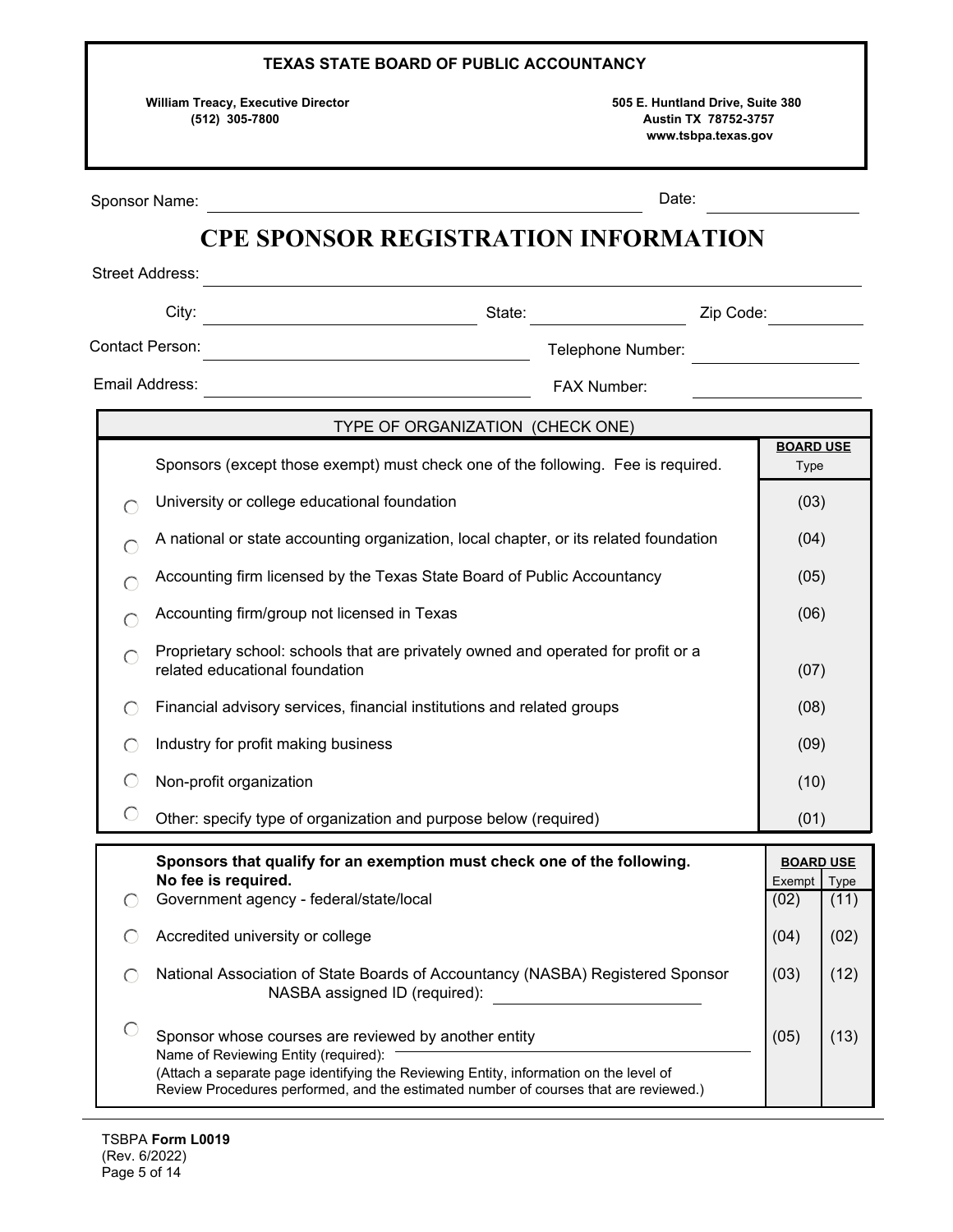**William Treacy, Executive Director 505 E. Huntland Drive, Suite 380** 

 **(512) 305-7800 Austin TX 78752-3757 www.tsbpa.texas.gov**

Sponsor Name: Date: Date: Date: Date: Date: Date: Date: Date: Date: Date: Date: Date: Date: Date: Date: Date: Date: Date: Date: Date: Date: Date: Date: Date: Date: Date: Date: Date: Date: Date: Date: Date: Date: Date: Date

# **STATEMENT OF REGISTERED CPE SPONSOR**

AS A REGISTERED SPONSOR YOU MUST AGREE TO THE FOLLOWING AND SIGN THE FORM.

*We understand that after acceptance of the application or reapplication for registration by the Board we may advise prospective attendees of the program sponsor registration, our sponsor number, and the number of credits recommended. We further acknowledge that if we notify licensees of this agreement we may do so by use of the following language:* 

ÿ *"We have registered with the Texas State Board of Public Accountancy as a CPE sponsor. This registration does not constitute an endorsement by the Board as to the quality of our CPE program."*

*We understand that our advertising shall not be false or misleading.*

*We agree that persons designated by the Board may inspect our facilities, examine our records, attend our courses or seminars at no charge, and review our program to determine compliance with the sponsor registration requirements, CPE standards and applicable Board rules.*

*We understand and agree that if we fail to comply with the registration requirements or fail to meet acceptable standards in our programs, our Sponsor Registration may be terminated at any time by the Board; the sponsor registration or renewal application may be denied and notice of such termination or denial may be provided to licensees by the Board.* 

Full Name of Sponsoring Organization

*hereby acknowledges and accepts all the conditions of registration.*

**Executed by**

Signature **Printed/Typed Name** 

Title **City/State** 

TSBPA **Form L0019** (Rev. 6/2022) Page 6 of 14

Date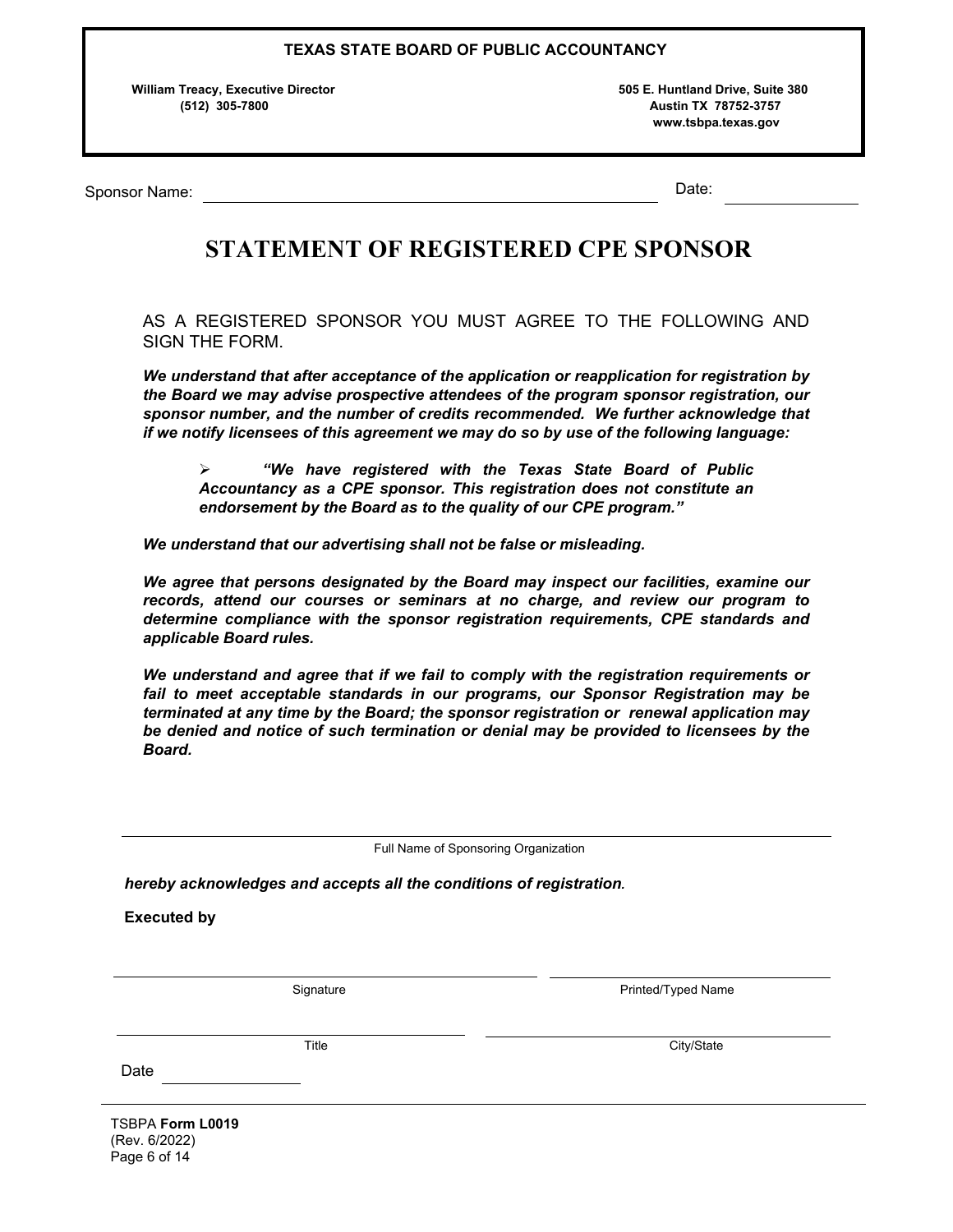**William Treacy, Executive Director 505 E. Huntland Drive, Suite 380** 

 **(512) 305-7800 Austin TX 78752-3757 www.tsbpa.texas.gov**

Sponsor Name: Date and Date and Date and Date and Date and Date and Date and Date and Date and Date and Date and Date and Date and Date and Date and Date and Date and Date and Date and Date and Date and Date and Date and D

# **CPE Sponsor Agreement**

This CPE Sponsor Agreement ("Agreement") is made and entered into by and between the Texas State Board of Public Accountancy ("the Board"), with offices at 505 E. Huntland Drive, Suite 380, Austin, TX 78752-3757, and ("Sponsor"). with offices at

*The parties hereby agree as follows:* 

### 1. Definitions

The capitalized terms used herein shall have the definitions assigned to them in this Section 1, and shall include the singular as well as the plural.

- 1.1 "Annual Registration Interval" means a period of time beginning on the first day of the month when this Agreement is signed by Sponsor and ending on the last day of the twelfth month thereafter.
- 1.2 "Course" means an organized presentation of a specific topic for learning purposes that has a unique syllabus. A Course can be provided through a classroom lecture, distance learning, computer-based instruction, self-study, or by other methods of instruction acceptable to the Board.
- 1.3 "CPE" means that continuing professional education required of all Board licensees by the *Public Accountancy Act,* the Board's Rules of Professional Conduct and the CPE Rules.
- 1.4 "CPE Rules" means 22 *Tex. Admin. Code*, Chapter 523, as amended.
- 1.5 "Public Accountancy Act" means *Tex. Occ. Code* Chapter 901, as amended.
- 1.6 "Representative" means the representative of a party designated by timely written notice to the other party for the purpose of administering this Agreement; provided that the initial Representatives of the parties shall be:
	- 1.6.1 For the Board: William Treacy, Executive Director, Texas State Board of Public Accountancy, 505 E. Huntland Drive, Suite 380, Austin, Texas 78752-3757; phone: (512) 305-7800.
	- 1.6.2 For the Sponsor (provide name, title, address, phone and FAX numbers):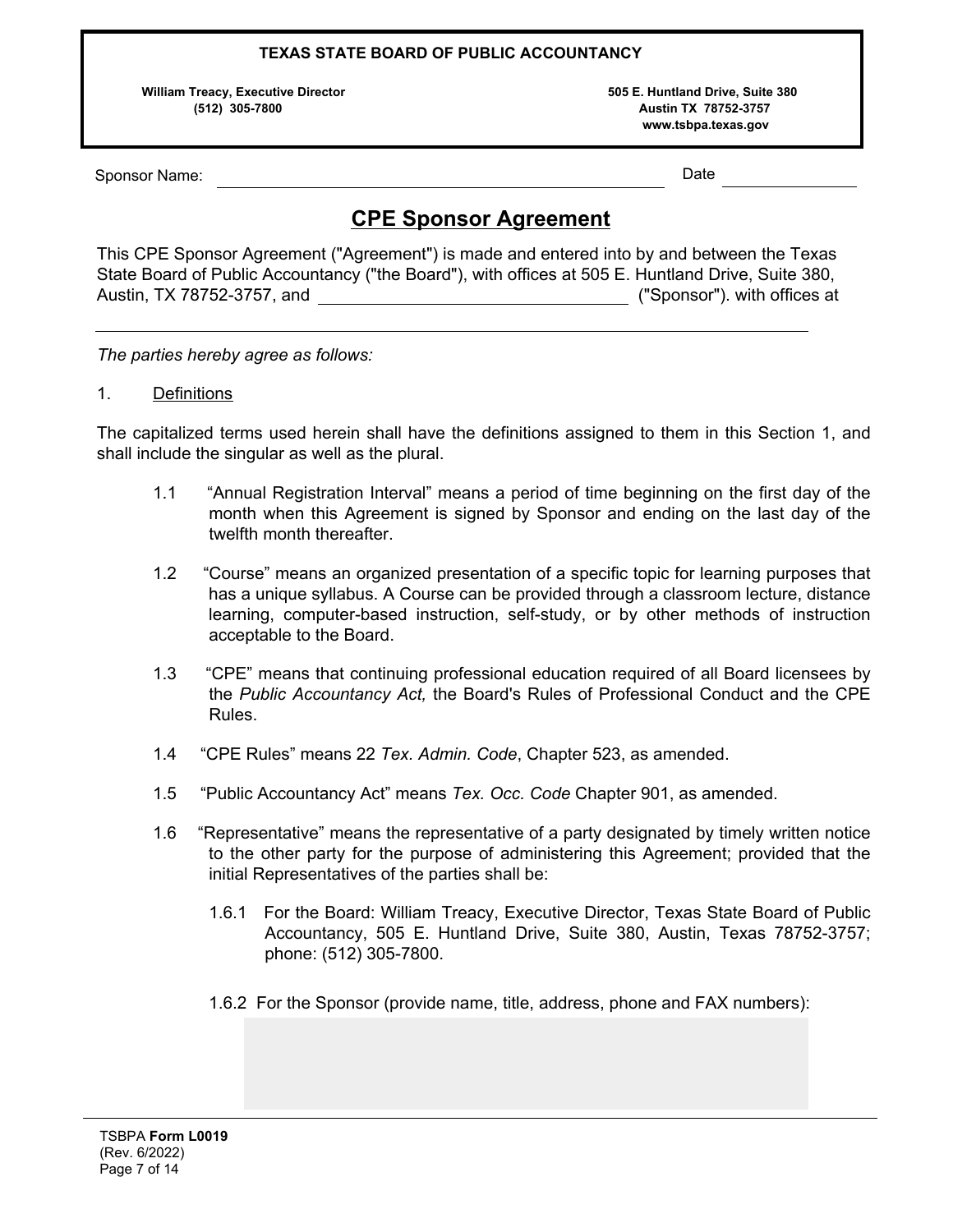**William Treacy, Executive Director 505 E. Huntland Drive, Suite 380 (512) 305-7800 Austin TX 78752-3757 www.tsbpa.texas.gov**

Sponsor Name: Note: Note: Note: Note: Note: Note: Note: Note: Note: Note: Note: Note: Note: Note: Note: Note: Note: Note: Note: Note: Note: Note: Note: Note: Note: Note: Note: Note: Note: Note: Note: Note: Note: Note: Note

# **CPE Sponsor Agreement - continued**

1.1 "Services" means the provision by Sponsor of CPE Courses to Board licensees.

### 2. Deliverables/Payment

- 2.1 The Board shall permit Sponsor to provide Services under this Agreement. This permission is effective during the term of this Agreement and may be withdrawn by the Board pursuant to this Agreement.
- 2.2 Sponsor shall pay the Board a non-refundable annual registration fee in accordance with the following chart.

| NO. OF COURSE TITLES OFFERED | TOTAL ANNUAL REGISTRATION FEE |
|------------------------------|-------------------------------|
| 1 - 10                       | \$400                         |
| 11 - 40                      | \$750                         |
| 41 & over                    | \$1250                        |

- 2.2.1 Sponsors that offer regularly scheduled course titles that are at least one (1) hour and up to four (4) hours in length may accumulate these course titles into an eight (8) hour course block when determining fees. A maximum of twenty-four (24) hours may be accumulated into three (3) eight (8) hour course blocks.
- 2.2.2 Sponsor is exempt from paying the non-refundable annual registration fee if:
	- 2.2.2.1 Sponsor is a state, federal or other governmental agency that provides CPE for its employees and others at no charge;
	- 2.2.2.2 Sponsor is registered and in good standing with the National Association of State Boards of Accountancy's (NASBA's) National Registry of CPE Sponsors;
	- 2.2.2.3 Sponsor is an institution of higher education whose courses are accepted for transfer credit by the reporting institution in the State of Texas. Other than courses acceptable for transfer credit, continuing education does not qualify for the exemption whether offered through an institution of higher education or through an educational foundation operating within such an institution; or
	- 2.2.2.4 Sponsor's courses are subject to review by another entity (this exemption is available to Sponsor at the Board's sole discretion upon application by Sponsor).
- 2.3 Sponsor agrees to complete all forms required by the Board for registration and be bound by any declarations and affidavits required by the Board for registration.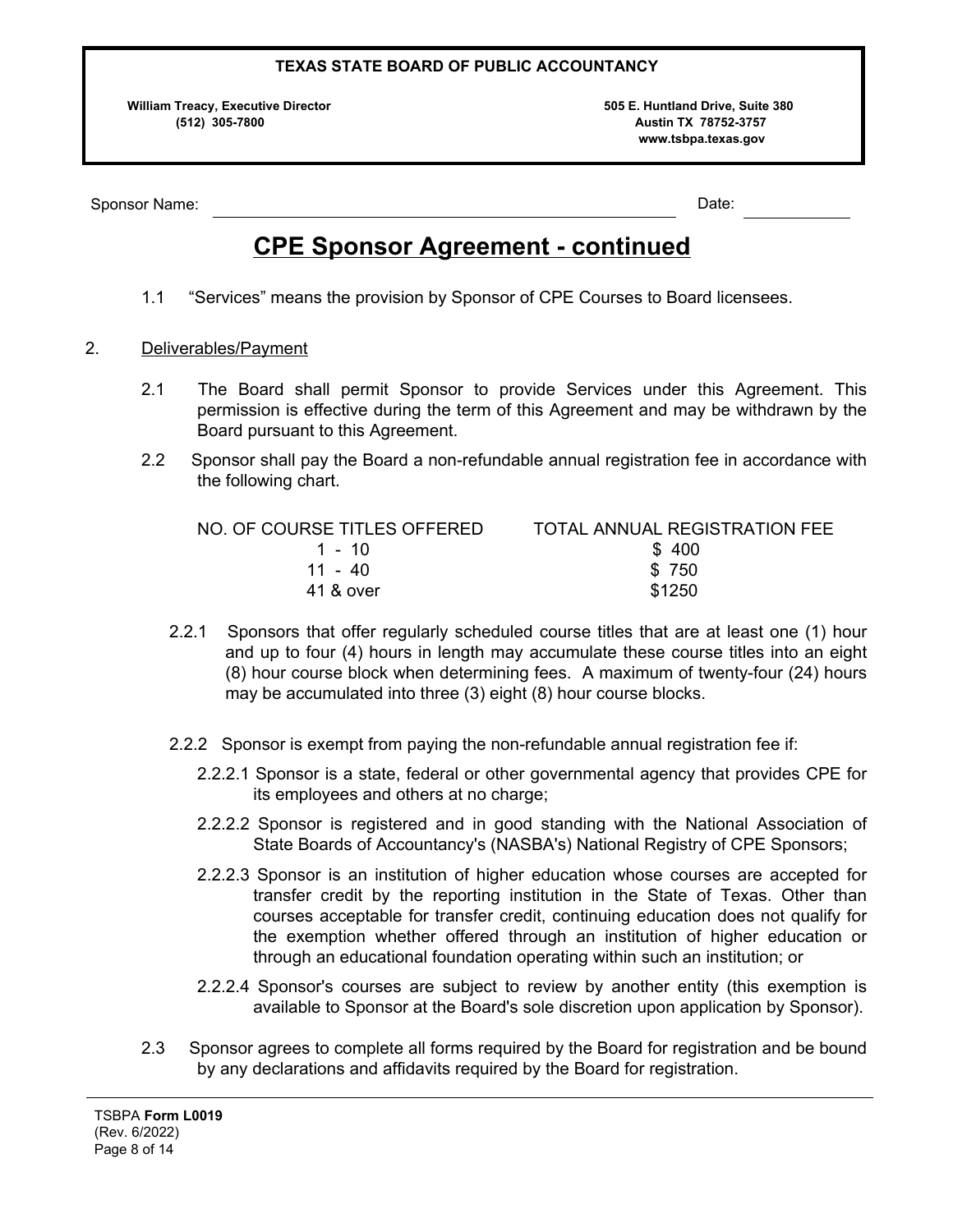**William Treacy, Executive Director 505 E. Huntland Drive, Suite 380** 

 **(512) 305-7800 Austin TX 78752-3757 www.tsbpa.texas.gov**

Sponsor Name: Name: Name: 2008. Example: 2008. Example: 2008. Example: 2008. Example: 2008. Date: 2008. Date:

# **CPE Sponsor Agreement - continued**

## 3. Warranty

- 3.1 Sponsor shall provide the Services hereunder using the standards of care, skill and diligence normally provided by a professional in the performance of such services. Sponsor warrants that Services comply with all standards and requirements in the CPE Rules.
- 4. Term and Termination
	- 4.1 The term of this Agreement shall commence on the first day of the Annual Registration Interval and shall expire on the last day of the Annual Registration Interval, unless terminated earlier pursuant to this Agreement.
	- 4.2 This Agreement may be terminated by the Board upon thirty (30) business days notice.

### 5. General

- 5.1 Neither party shall represent that it is, or hold itself out as, an agent or representative of the other party. In no event shall either party be authorized to enter into any agreements or undertakings for or on behalf of the other party without that party's express written approval.
- 5.2 All notices shall be deemed given as of the day they are received either by messenger, delivery service, or in the United States of America mails, postage prepaid, certified or registered, return receipt requested, and addressed to a Representative.
- 5.3 This Agreement shall be binding upon and inure to the benefit of each party's respective successors and lawful assigns, provided, however, that the Sponsor may not assign this Agreement, in whole or in part, without the prior written approval of the Board.
- 5.4 Sponsor shall at all times comply with all applicable laws, statutes, rules, regulations and ordinances, including without limitation the *Deceptive Trade Practices Act*.
- 5.5 This Agreement constitutes the entire agreement between the parties with respect to the subject matter hereof and supersedes all other communications. If any provision of this Agreement is held invalid, all other provisions shall remain valid. No modification shall be binding unless made in a written amendment signed by authorized representatives of both parties. No waiver of any breach of any provision of this Agreement shall constitute a waiver of any prior, concurrent or subsequent breach of the same or any other provisions hereof, and no waiver shall be effective unless made in writing and signed by an authorized representative of the waiving party.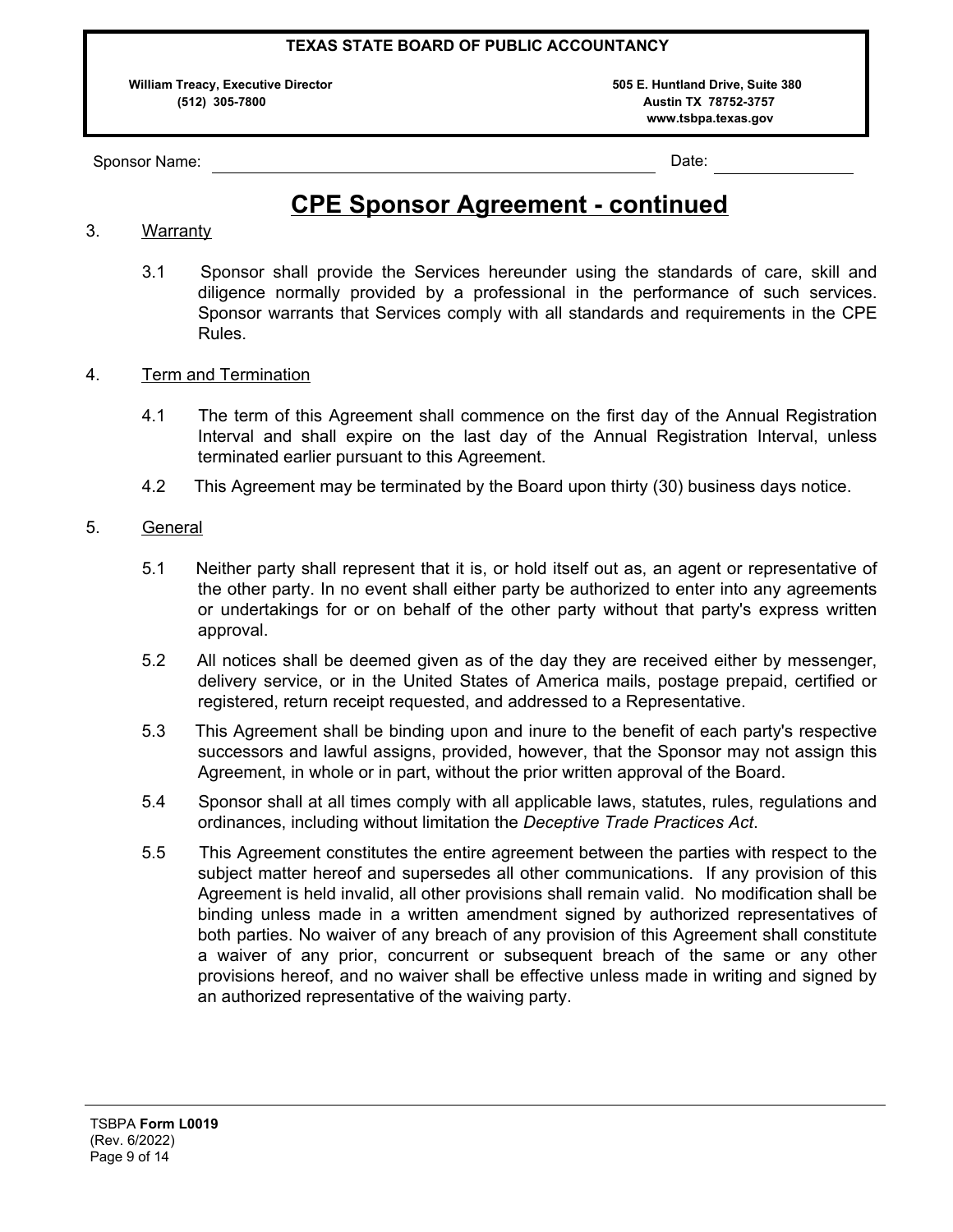**William Treacy, Executive Director 505 E. Huntland Drive, Suite 380** 

 **(512) 305-7800 Austin TX 78752-3757 www.tsbpa.texas.gov**

Sponsor Name: Date:

# **CPE Sponsor Agreement - continued**

IN WITNESS WHEREOF, the Board and Sponsor have caused this Agreement to be executed by their duly authorized representatives.

The Texas State Board of Public Accountancy

|                           | Sponsor Name |  |  |  |  |
|---------------------------|--------------|--|--|--|--|
| Signature                 | Signature    |  |  |  |  |
| <b>WILLIAM TREACY</b>     |              |  |  |  |  |
| Name (Print)              | Name (Print) |  |  |  |  |
| <b>Executive Director</b> |              |  |  |  |  |
| Title                     | Title        |  |  |  |  |
| Date:                     | Date:        |  |  |  |  |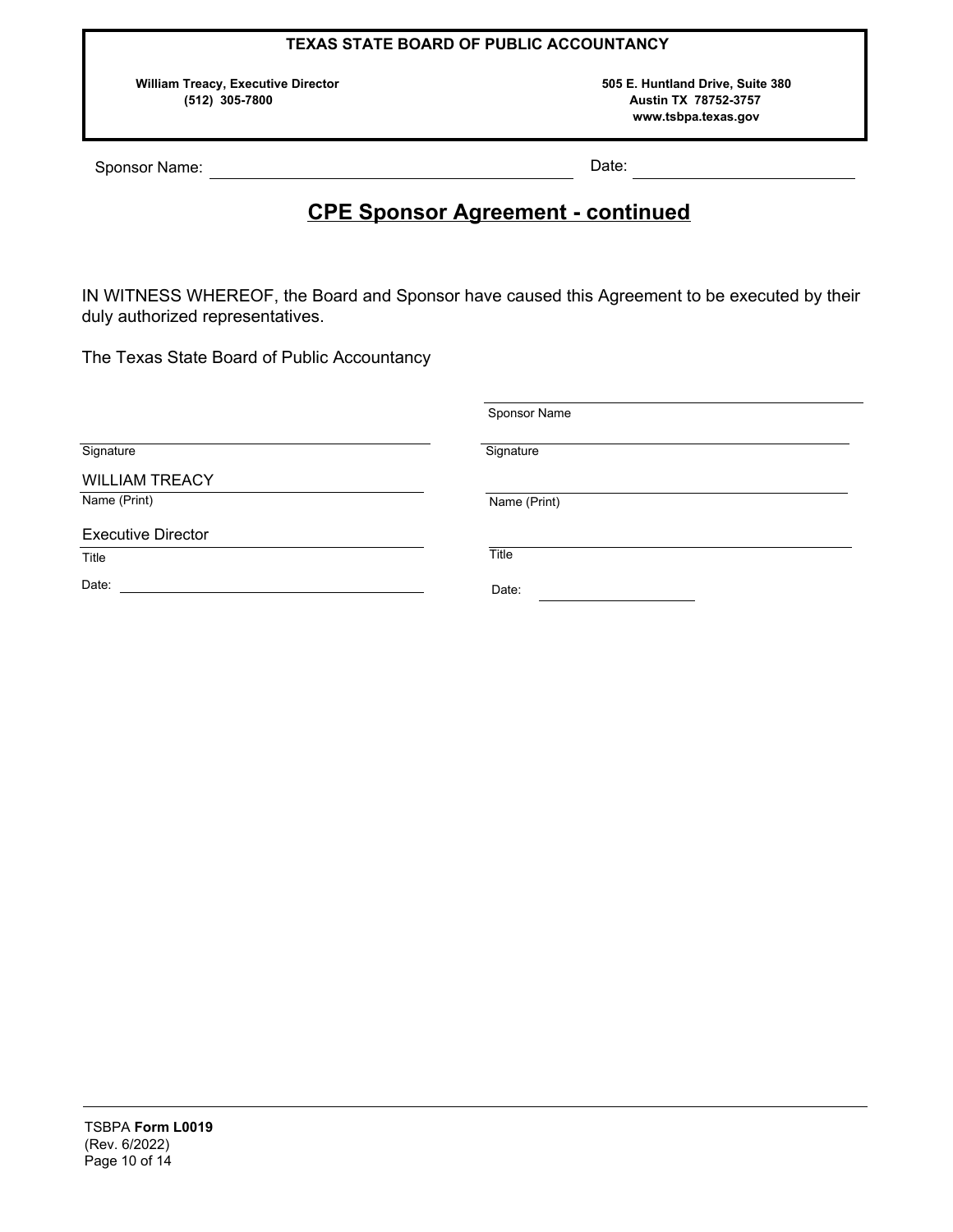**William Treacy, Executive Director 505 E. Huntland Drive, Suite 380** 

 **(512) 305-7800 Austin TX 78752-3757 www.tsbpa.texas.gov**

Sponsor Name: Date: Date: Date: Date: Date: Date: Date: Date: Date: Date: Date: Date: Date: Date: Date: Date: Date: Date: Date: Date: Date: Date: Date: Date: Date: Date: Date: Date: Date: Date: Date: Date: Date: Date: Date

## **CPE SPONSOR REGISTRATION FEE WORKSHEET**

## **INSTRUCTIONS**

Sponsors must submit fees according to the chart below (refer to Board *Rule 523.144(d), Board Registered CPE Sponsors after January 1, 2005)*. Refer to Definition 1.6 in the CPE Sponsor Registration Agreement to determine the number of course titles offered and the fee amount to be submitted.)

|           | NO. OF COURSE TITLES OFFERED  TOTAL ANNUAL REGISTRATION FEE |
|-----------|-------------------------------------------------------------|
| 1 - 10    | \$400                                                       |
| 11 - 40   | \$750                                                       |
| 41 & over | \$1250                                                      |
|           |                                                             |

**Fee Schedule**

Enter the number of courses you will be offering for the entire twelve (12) month period of your registration based on the fee chart. **Fees will not be prorated.**

| No. of Course         | <b>Total Annual</b>     |
|-----------------------|-------------------------|
| <b>Titles Offered</b> | <b>Registration Fee</b> |
|                       |                         |

| <b>For Board Use</b>                                                                       |                                                                                                                                                                                                                                                                                                                                     |
|--------------------------------------------------------------------------------------------|-------------------------------------------------------------------------------------------------------------------------------------------------------------------------------------------------------------------------------------------------------------------------------------------------------------------------------------|
| Agreement Status: _______ Approved _______ Denied<br><b>Actual Number of Course Titles</b> | Fee $\frac{1}{2}$ $\frac{1}{2}$ $\frac{1}{2}$ $\frac{1}{2}$ $\frac{1}{2}$ $\frac{1}{2}$ $\frac{1}{2}$ $\frac{1}{2}$ $\frac{1}{2}$ $\frac{1}{2}$ $\frac{1}{2}$ $\frac{1}{2}$ $\frac{1}{2}$ $\frac{1}{2}$ $\frac{1}{2}$ $\frac{1}{2}$ $\frac{1}{2}$ $\frac{1}{2}$ $\frac{1}{2}$ $\frac{1}{2}$ $\frac{1}{2}$ $\frac{1}{2$<br>Batch No. |
| Number of Courses Upon Which Fees Were Based<br>Average Course Length                      |                                                                                                                                                                                                                                                                                                                                     |
| Most Common Delivery Method                                                                |                                                                                                                                                                                                                                                                                                                                     |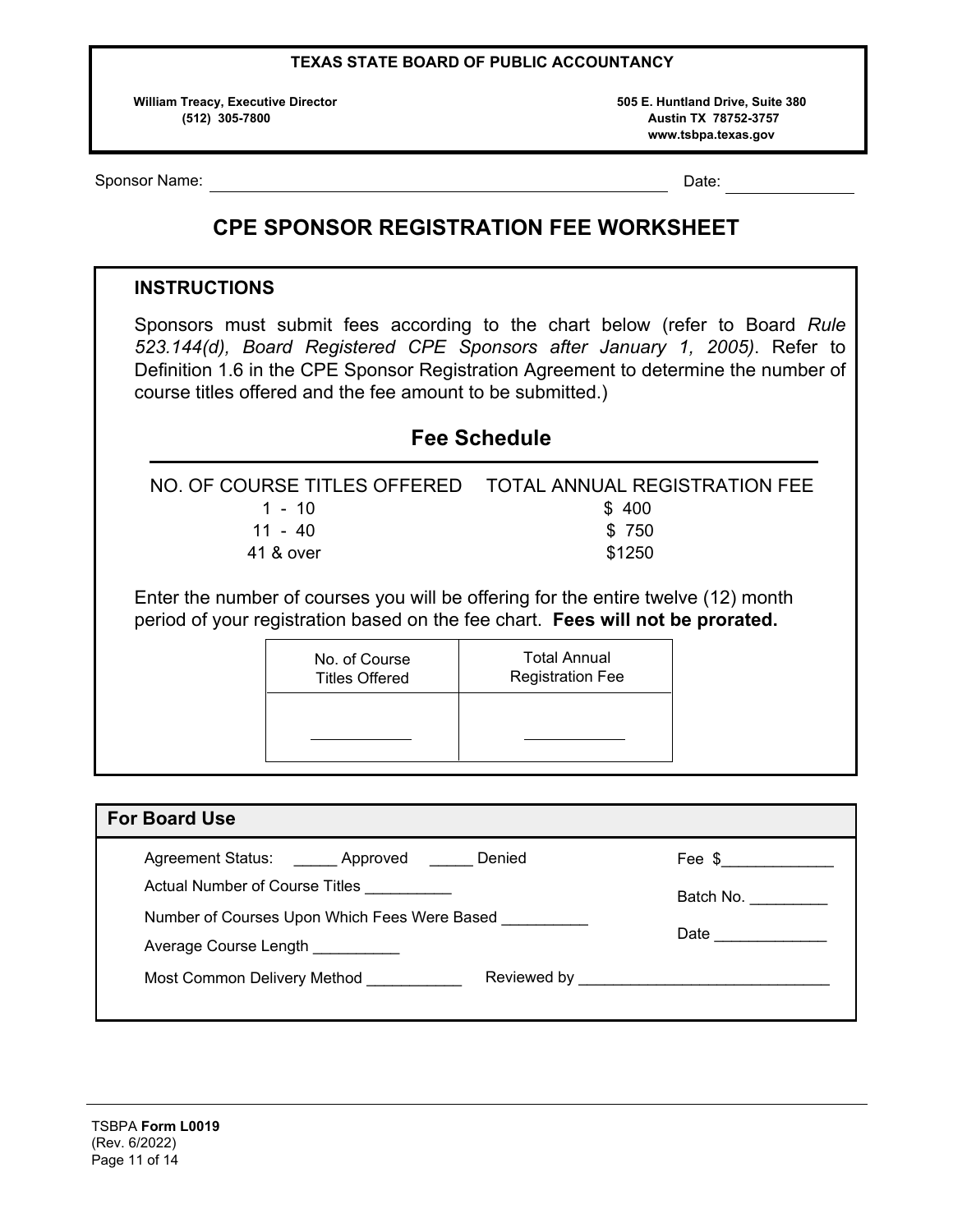**William Treacy, Executive Director 505 E. Huntland Drive, Suite 380** 

 **(512) 305-7800 Austin TX 78752-3757 www.tsbpa.texas.gov**

Sponsor Name: Name: Name and Date: Name and Date: Name and Date: Name and Date: Name and Date: Name and Date: N

# **AFFIDAVIT FOR EXEMPTION FROM THE ANNUAL CPE SPONSOR REGISTRATION FEE**

A sponsor who is registered with the Board may qualify for an exemption from paying the annual sponsor registration fee.

To qualify for an exemption from the annual registration fee, a sponsor must be one of the following:

- $\triangleright$  A state, federal, or other governmental agency that provides CPE for its employees and others at no charge, or
- $\triangleright$  A sponsor registered and in good standing with NASBA's National Registry of CPE Sponsors, or
- $\triangleright$  An institution of higher education whose courses are accepted for transfer credit by the reporting institution in the State of Texas. Other than courses acceptable for transfer credit, continuing education does not qualify for the exemption whether offered through an institution of higher education or through an educational foundation operating within such an institution, or
- $\triangleright$  At the Board's sole discretion, a sponsor whose courses are subject to review by another entity may apply for an exemption from fees.

### **Sponsors that are exempt from paying the registration fee must still register with the Board.**

 $\overline{a}$ I have reviewed the Rules of the Texas State Board of Public Accountancy concerning the annual sponsor registration fee and based on my personal knowledge of the courses my organization offers I swear under oath that the sponsor named above qualifies for an exemption from the annual registration fee.

Should the sponsor's status change we will notify the Board immediately.

### *I understand that false swearing in any communication to the Board is a violation of the Board rules that may subject me to discipline by the Board.*

| Signature                                                                                     | Title<br>Date |                                   |  |  |  |  |
|-----------------------------------------------------------------------------------------------|---------------|-----------------------------------|--|--|--|--|
| <b>For Board Use</b>                                                                          |               |                                   |  |  |  |  |
| Agreement Status: _______ Approved<br>Actual Number of Course Titles<br>Average Course Length | Denied        | Batch No.<br>Date $\qquad \qquad$ |  |  |  |  |
| Most Common Delivery Method                                                                   |               | Reviewed by <b>Example 20</b>     |  |  |  |  |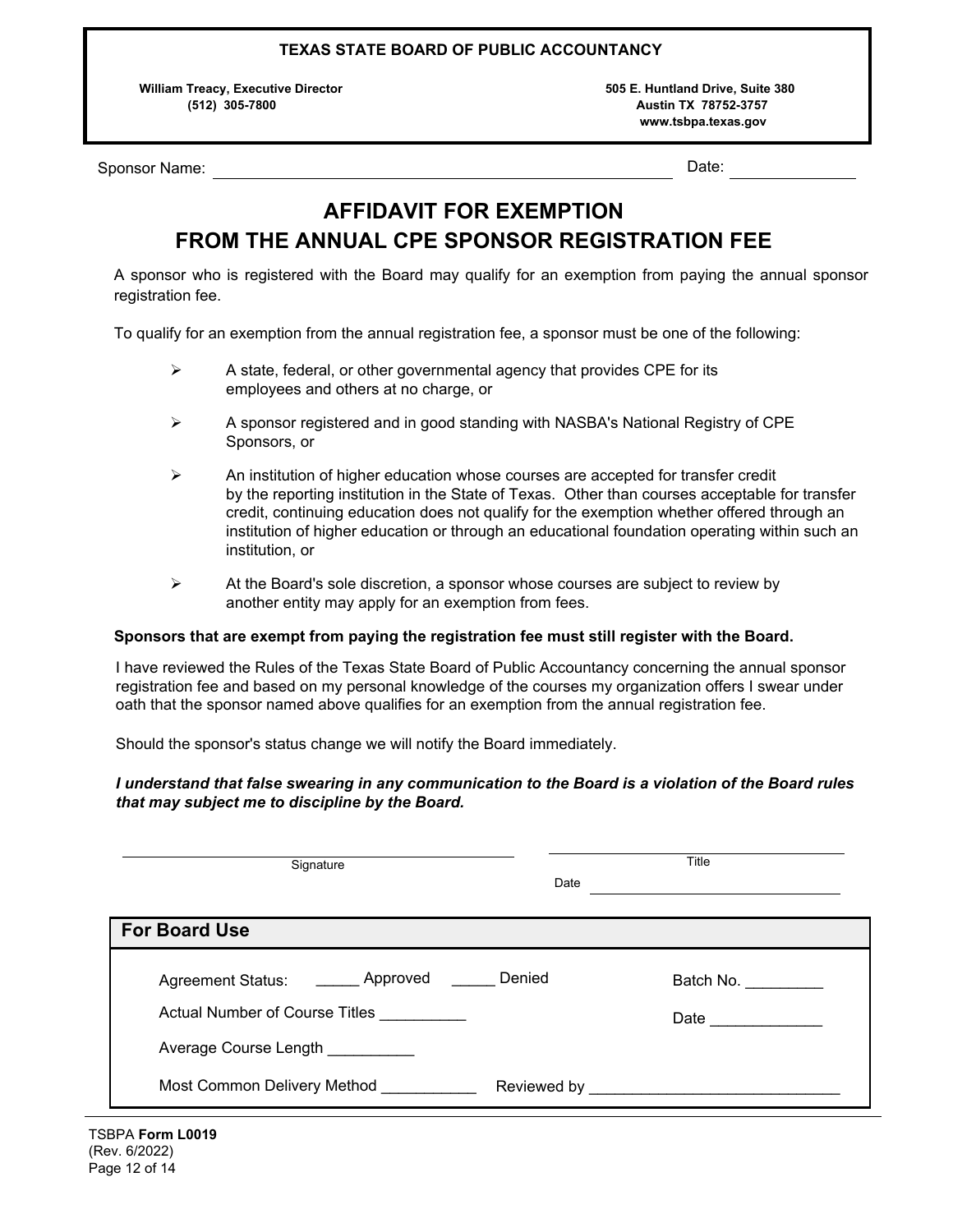William Treacy, Executive Director (512) 305-7800

505 E. Huntland Drive, Suite 380 Austin, TX 78752-3757 www.tsbpa.texas.gov

| Sponsor Name:    |                                 |                                                           |                                |                                                                                |                                                                                                                                                                                                                                                                                                                                          |                     |                       |    |                                                                       |                                       |    |                        | Date:    |    |                                         |                                                       |
|------------------|---------------------------------|-----------------------------------------------------------|--------------------------------|--------------------------------------------------------------------------------|------------------------------------------------------------------------------------------------------------------------------------------------------------------------------------------------------------------------------------------------------------------------------------------------------------------------------------------|---------------------|-----------------------|----|-----------------------------------------------------------------------|---------------------------------------|----|------------------------|----------|----|-----------------------------------------|-------------------------------------------------------|
|                  |                                 |                                                           |                                |                                                                                | <b>CPE COURSE DESCRIPTION FORM</b>                                                                                                                                                                                                                                                                                                       |                     |                       |    |                                                                       |                                       |    |                        |          |    |                                         |                                                       |
|                  |                                 |                                                           |                                | Please list the courses you plan to offer to <b>CPAs</b> in the upcoming year. |                                                                                                                                                                                                                                                                                                                                          |                     |                       |    |                                                                       |                                       |    |                        |          |    |                                         |                                                       |
| Course<br>Number | Method of<br>Delivery           | Course<br>Code                                            |                                |                                                                                | Course Title                                                                                                                                                                                                                                                                                                                             |                     | <b>CPE</b><br>Credits |    | Date                                                                  |                                       |    | Location<br>City/State |          |    | Instructor                              |                                                       |
|                  |                                 |                                                           |                                |                                                                                |                                                                                                                                                                                                                                                                                                                                          |                     |                       |    |                                                                       |                                       |    |                        |          |    |                                         |                                                       |
|                  |                                 |                                                           |                                |                                                                                |                                                                                                                                                                                                                                                                                                                                          |                     |                       |    |                                                                       |                                       |    |                        |          |    |                                         |                                                       |
|                  |                                 |                                                           |                                |                                                                                |                                                                                                                                                                                                                                                                                                                                          |                     |                       |    |                                                                       |                                       |    |                        |          |    |                                         |                                                       |
|                  |                                 |                                                           |                                |                                                                                |                                                                                                                                                                                                                                                                                                                                          |                     |                       |    |                                                                       |                                       |    |                        |          |    |                                         |                                                       |
|                  |                                 |                                                           |                                |                                                                                |                                                                                                                                                                                                                                                                                                                                          |                     |                       |    |                                                                       |                                       |    |                        |          |    |                                         |                                                       |
|                  |                                 |                                                           |                                |                                                                                |                                                                                                                                                                                                                                                                                                                                          |                     |                       |    |                                                                       |                                       |    |                        |          |    |                                         |                                                       |
|                  |                                 |                                                           |                                |                                                                                |                                                                                                                                                                                                                                                                                                                                          |                     |                       |    |                                                                       |                                       |    |                        |          |    |                                         |                                                       |
|                  | <b>Course Number</b>            |                                                           |                                |                                                                                | Sponsor must assign a unique identification number for each course.                                                                                                                                                                                                                                                                      | <b>INSTRUCTIONS</b> |                       |    |                                                                       |                                       |    |                        |          |    |                                         |                                                       |
|                  | <b>Method of Delivery</b>       |                                                           | Self Study<br>01               |                                                                                | Enter a code and description for the method of delivery of the course. Select from the list below:<br>02 Live Classroom Instruction                                                                                                                                                                                                      |                     |                       |    | 03 Group Internet Based                                               |                                       | 04 | Nano Learning Programs |          | 05 | <b>Blended Programs</b>                 |                                                       |
|                  | <b>Course Code-Course Title</b> |                                                           |                                |                                                                                | Enter an appropriate course code from the list below. Also enter the appropriate course title.                                                                                                                                                                                                                                           |                     |                       |    |                                                                       |                                       |    |                        |          |    |                                         |                                                       |
|                  | <b>TECHNICAL</b>                | Accounting<br>1<br>$\overline{2}$<br>Auditing<br>3<br>Tax | 4 Management Advisory Services |                                                                                | 5 Economics<br>Finance<br>6<br>Information Technology<br>$\overline{7}$<br>8 Regulatory Ethics                                                                                                                                                                                                                                           |                     | <b>NON TECHNICAL</b>  | 11 | 9 Communications<br><b>Behavioral Ethics</b><br>12 Behavioral Science | 10 Computer Software and Applications |    |                        | 15 OTHER |    | 13 Business Management and Organization | 14 Advanced Foreign Languages - Related to accounting |
|                  | <b>CPE Hours</b>                |                                                           | Sponsors.                      |                                                                                | Enter total CPE hours for the course. One (1) CPE credit is 50 minutes of continuous participation in a group program. One-fifth CPE credit increments (equal to 10<br>minutes) are permitted after the first contact hour has been earned in a given learning activity. Refer to Board Rule 523.142 Program Time Credit Measurement for |                     |                       |    |                                                                       |                                       |    |                        |          |    |                                         |                                                       |
| Date             |                                 |                                                           |                                |                                                                                | Enter month, day, and year the course was/will be presented. (May indicate "on demand" or "as required").                                                                                                                                                                                                                                |                     |                       |    |                                                                       |                                       |    |                        |          |    |                                         |                                                       |
|                  | Location                        |                                                           |                                |                                                                                | Enter city and state for each location where the course was/will be offered.                                                                                                                                                                                                                                                             |                     |                       |    |                                                                       |                                       |    |                        |          |    |                                         |                                                       |
|                  | Instructor                      |                                                           |                                |                                                                                | Enter the course instructor's first initial and last name, for all instructors of the course.                                                                                                                                                                                                                                            |                     |                       |    |                                                                       |                                       |    |                        |          |    |                                         |                                                       |